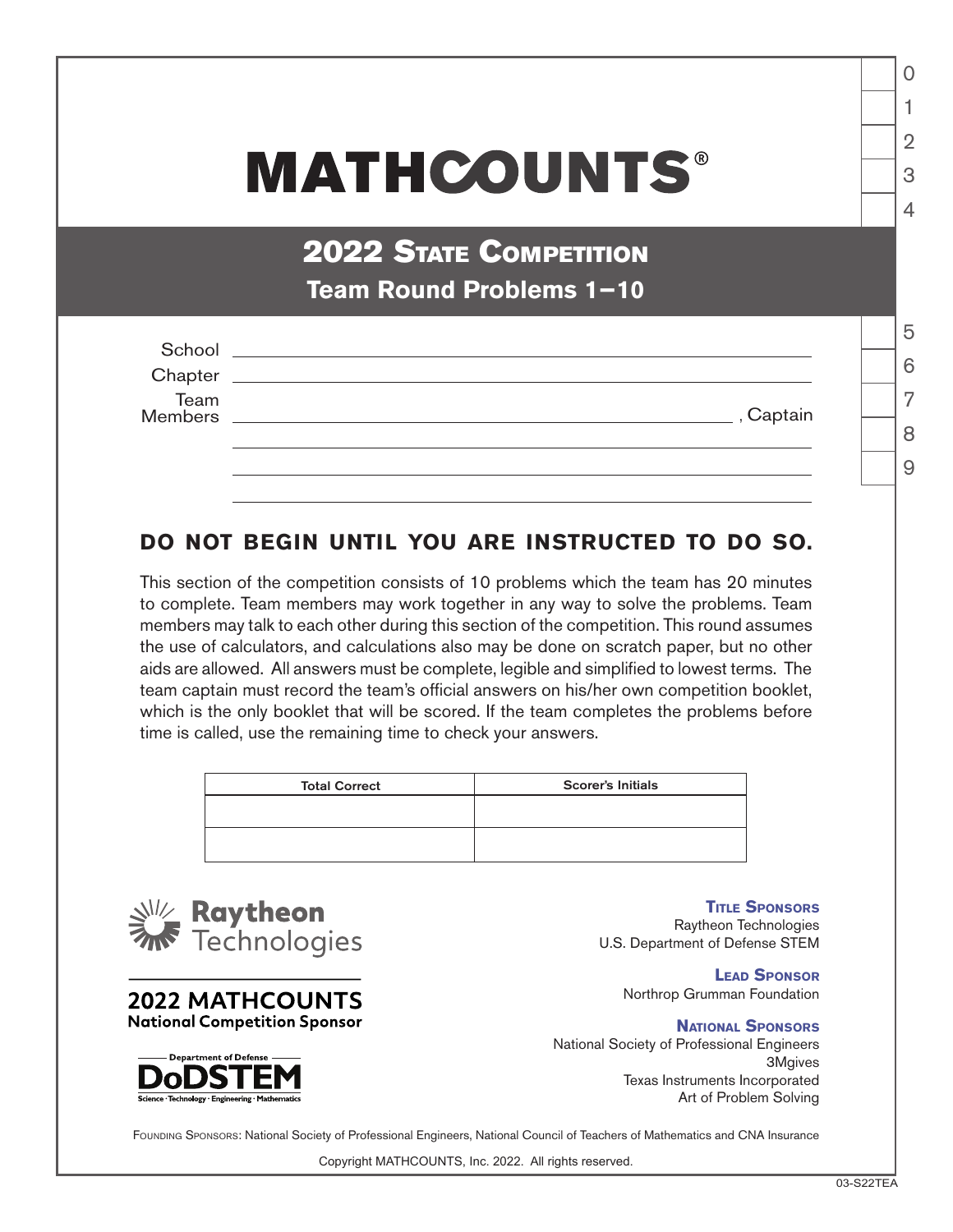Copyright MATHCOUNTS, Inc. 2022. All rights reserved. 2022 State Team Round 1. \$ 2. \_\_\_\_\_\_\_\_\_\_\_\_\_ turns 3. \_\_\_\_\_\_\_\_\_\_\_\_\_ goals per 4. \_\_\_\_\_\_\_\_\_\_\_\_\_ numbers  $5.$ On Monday, Hama started work at 9:33 a.m. and ended work at 5:20 p.m., and she took a break from 12:18 p.m. to 12:41 p.m. If Hama was paid \$15 per hour of work after taxes (and she was not paid for her break time), how much money was Hama paid on Monday? Express your answer to the nearest dollar. Three players are sitting at a round table playing a dice game with these rules. Each player starts with three tokens. On each turn, the player rolls one regular six-sided die and does one of the following actions based on the number rolled: After each turn, play passes to the player on the left. The game ends as soon as there is only one player with tokens left. What is the fewest number of total turns that can be taken before the game is over? In a 50-game lacrosse season, there were 24 games in which Hayley scored at least 1 goal, there were 8 games in which she scored at least 2 goals, and there were 2 games in which she scored 3 goals. If Hayley never scored 4 goals or more in one game, what was the average number of goals per game Hayley scored during the season? Express your answer as a decimal to the nearest hundredth. Amos counts out loud by six beginning with 0. Sarah counts out loud by four also beginning with 0. Between 2000 and 3000 inclusive, how many of the numbers do both Sarah and Amos say out loud? Consider the regular octahedron as shown. Each edge of the octahedron has a length of 1. An ant starts at the vertex A and crawls a total distance of 3 units along the edges of the octahedron. Any time the ant reaches a vertex of the octahedron, it randomly chooses an edge to next crawl on that is different from the edge it just left. One such path the ant may take is shown. What is the probability that the ant will end up a distance greater than 1 from its starting point A  ? Express your answer as a common fraction. **Number Action** 1  $\mathcal{D}$ 3 4, 5 or 6 Keep your tokens. Place one token in the middle of the table. Give one token to the player on your right. Give one token to the player on your left. game A